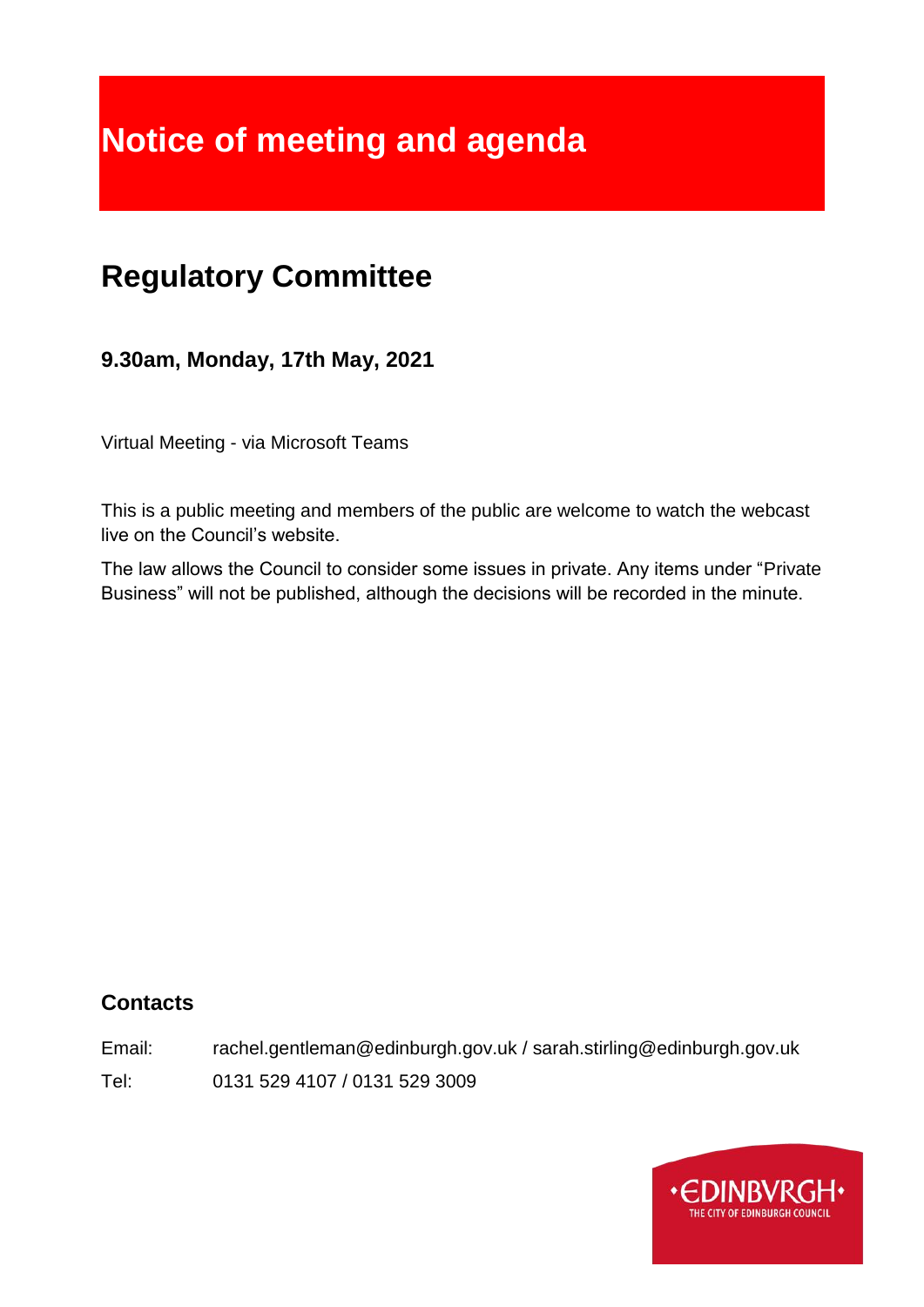## **1. Order of Business**

**1.1** Including any notices of motion and any other items of business submitted as urgent for consideration at the meeting.

## **2. Declaration of Interests**

**2.1** Members should declare any financial and non-financial interests they have in the items of business for consideration, identifying the relevant agenda item and the nature of their interest.

## **3. Deputations**

**3.1** If any.

#### **4. Minutes**

| 4.1                           | Minute of the Regulatory Committee of 8 March 2021 – submitted<br>for approval as a correct record                                       | $7 - 10$  |
|-------------------------------|------------------------------------------------------------------------------------------------------------------------------------------|-----------|
| <b>5. Rolling Actions Log</b> |                                                                                                                                          |           |
| 5.1                           | <b>Rolling Actions Log</b>                                                                                                               | $11 - 16$ |
| <b>6. Business Bulletin</b>   |                                                                                                                                          |           |
| 6.1                           | <b>Regulatory Committee Business Bulletin</b>                                                                                            | $17 - 22$ |
| <b>7. Executive Decisions</b> |                                                                                                                                          |           |
| 7.1                           | Age Limitation and Emissions Standards for Taxis and Private<br>Hire Cars – Annual Update – Report by the Executive Director of<br>Place | $23 - 34$ |
| <b>0</b> Dauting Desisions    |                                                                                                                                          |           |

#### **8. Routine Decisions**

**8.1** None.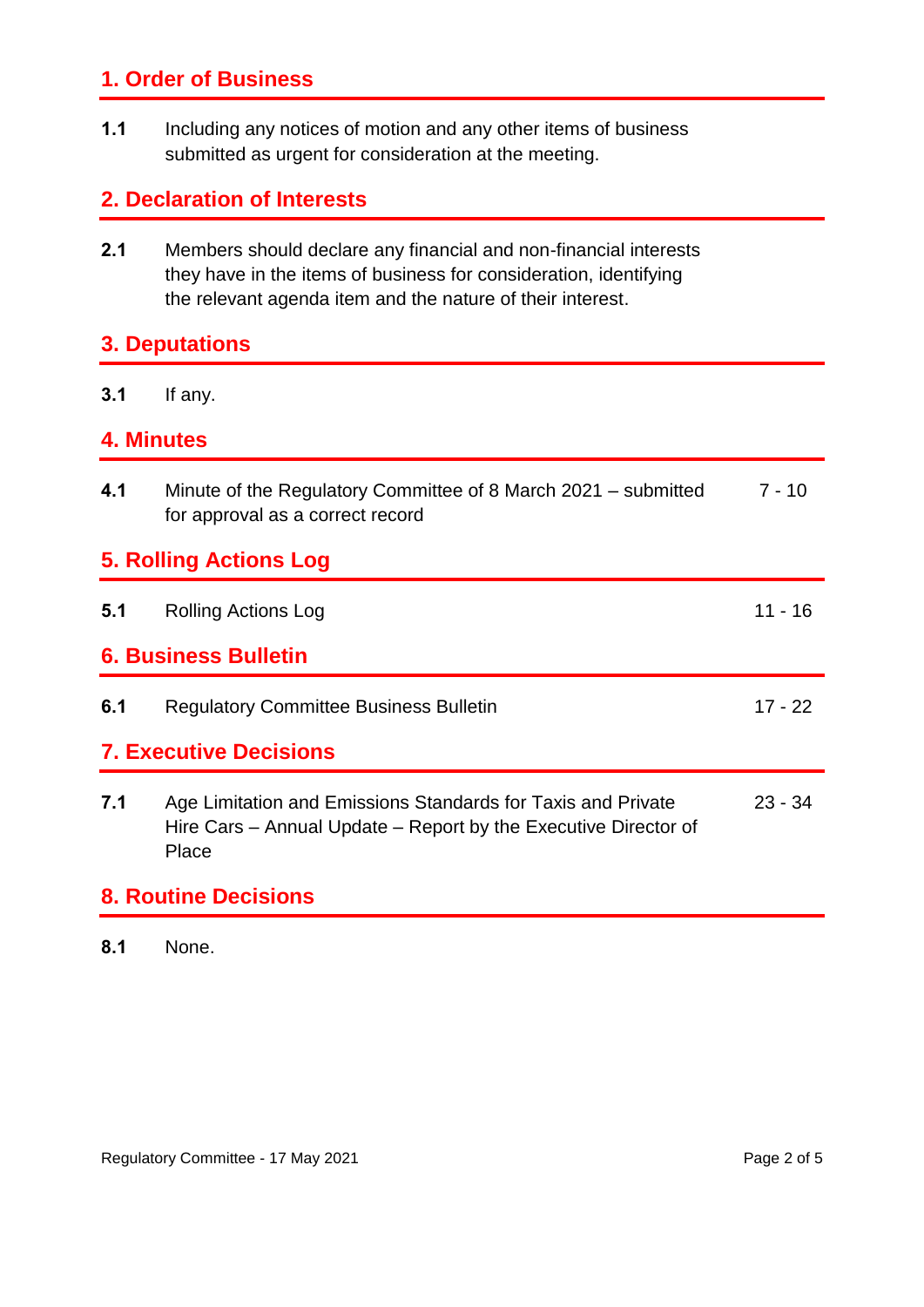## **9. Motions**

**9.1** By Councillor Barrie – Street Occupation, Trading, Licenses and **Permits** 

> "Committee will be aware of question 18 at Council on 29th April and the response provided:

Question (1) What support is being made available by CEC to walking tours to 'get businesses back on their feet' and will their licensing fees be similarly waived or discounted?

Answer (1) The majority of walking tours do not require a license under the current provisions of the relevant licensing legislation, as either payment is made on-line or the tour is free of charge and relies on tips. Walking tours are encouraged to engage with and participate in the Forever Edinburgh recovery campaign. They have also had access to similar financial support as other businesses, in particular the discretionary fund in the event that they were ineligible for the Visit Scotland tour guide fund. If walking tours can evidence income drop as an eligible business, they would also have been eligible for discretionary support funding. We are aware some walking tour guide guides qualified for the tour guide support, which was administered by Visit Scotland, businesses which received this funding would have been ineligible for additional payments through the discretionary support.

Question (2) Will Council consider favourably allowing walking tours to apply for Outdoor Area Occupation Permits to allow them on street visibility to aid their business recovery?

Answer (2) While the Council is taking all possible means to support business recovery, Outdoor Area Occupation Permits are specifically for businesses who want to provide tables and chairs on the pavement and therefore could not be used for the purpose of increasing on-street visibility.

Committee will be aware that the discretionary financial support described in answer (1) was very likely available to the licensed premises that have had their outdoor area occupation permits waived by Council.

Answer (2) suggests that 'Council is taking all possible means to support business recovery.'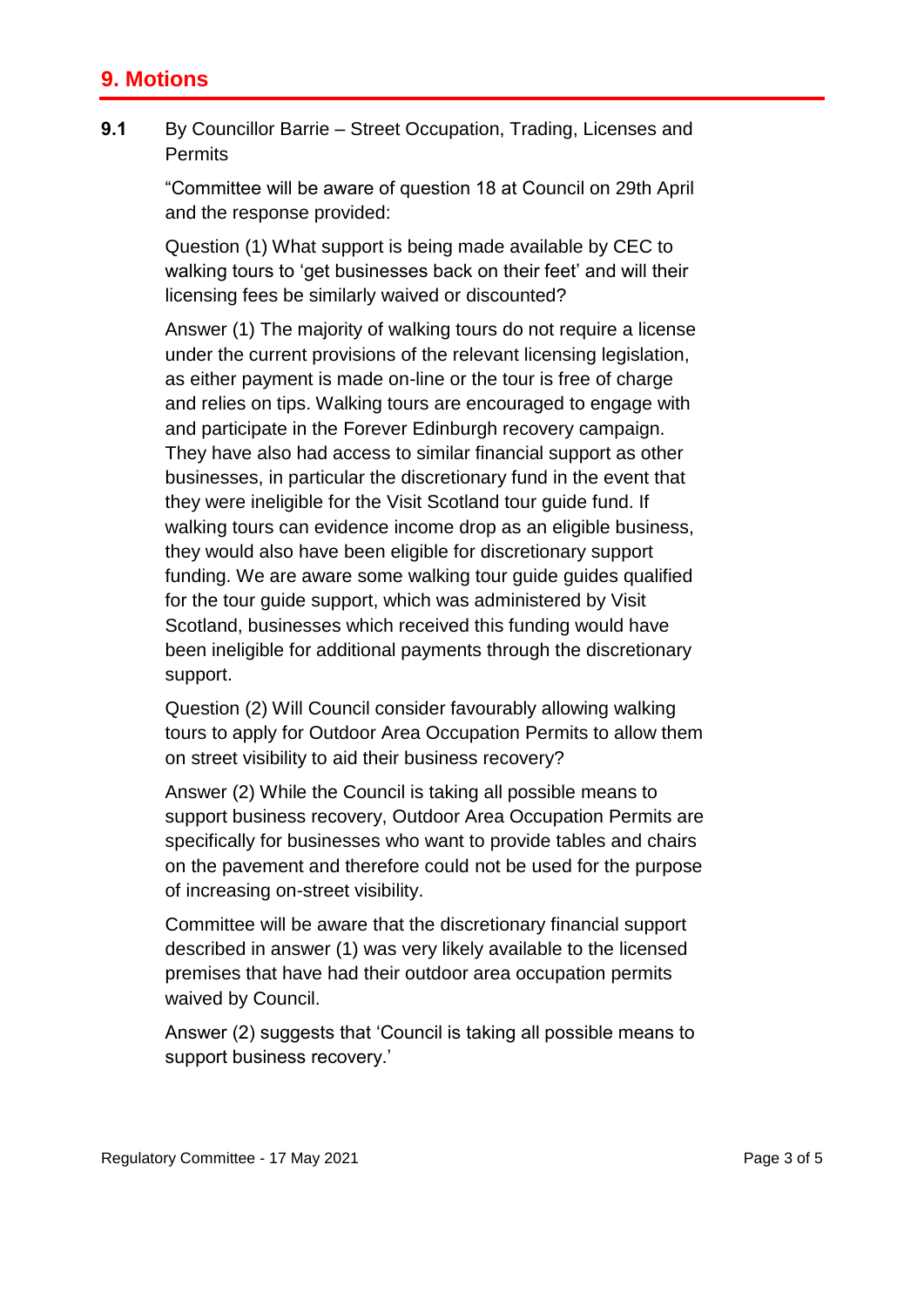In support of 'all possible means' Committee calls for an urgent report, within one cycle, to consider what further steps could be taken regarding permits costs, eligibility of businesses not necessarily seeking to use table and chairs as part of business recovery, to apply for and use suitable Outdoor Areas in the city and whether such permits would be chargeable. This report should include consideration of conditions and costs applied to market traders, street traders and outdoor space occupancy with a view to considering what amendments might take place to assist companies and organisations in their post Corvid recovery and beyond.

Should beneficial measures be identified prior to the next Regulatory Committee that takes place on August 23rd, consideration should be given to see if they can be implemented if agreement can be reached with Group Spokespersons."

## **Andrew Kerr**

Chief Executive

## **Committee Members**

Councillor Catherine Fullerton (Convener), Councillor Denis Dixon (Vice-Convener), Councillor Scott Arthur, Councillor Max Mitchell, Councillor Joanna Mowat, Councillor Susan Rae, Councillor Cameron Rose, Councillor Neil Ross and Councillor Donald Wilson.

## **Information about the Regulatory Committee**

The Regulatory Committee consists of 11 Councillors and is appointed by the City of Edinburgh Council.

This meeting of the Regulatory Committee is being held virtually by Microsoft Teams.

#### **Further information**

If you have any questions about the agenda or meeting arrangements, please contact Committee Services, City of Edinburgh Council, Business Centre 2.1, Waverley Court, 4 East Market Street, Edinburgh EH8 8BG, Tel 0131 529 4107, email rachel.gentleman@edinburgh.gov.uk.

The agenda, minutes and public reports for this meeting and all the main Council committees can be viewed online by going to the Council's online [Committee Library.](https://democracy.edinburgh.gov.uk/ieDocHome.aspx?bcr=1)